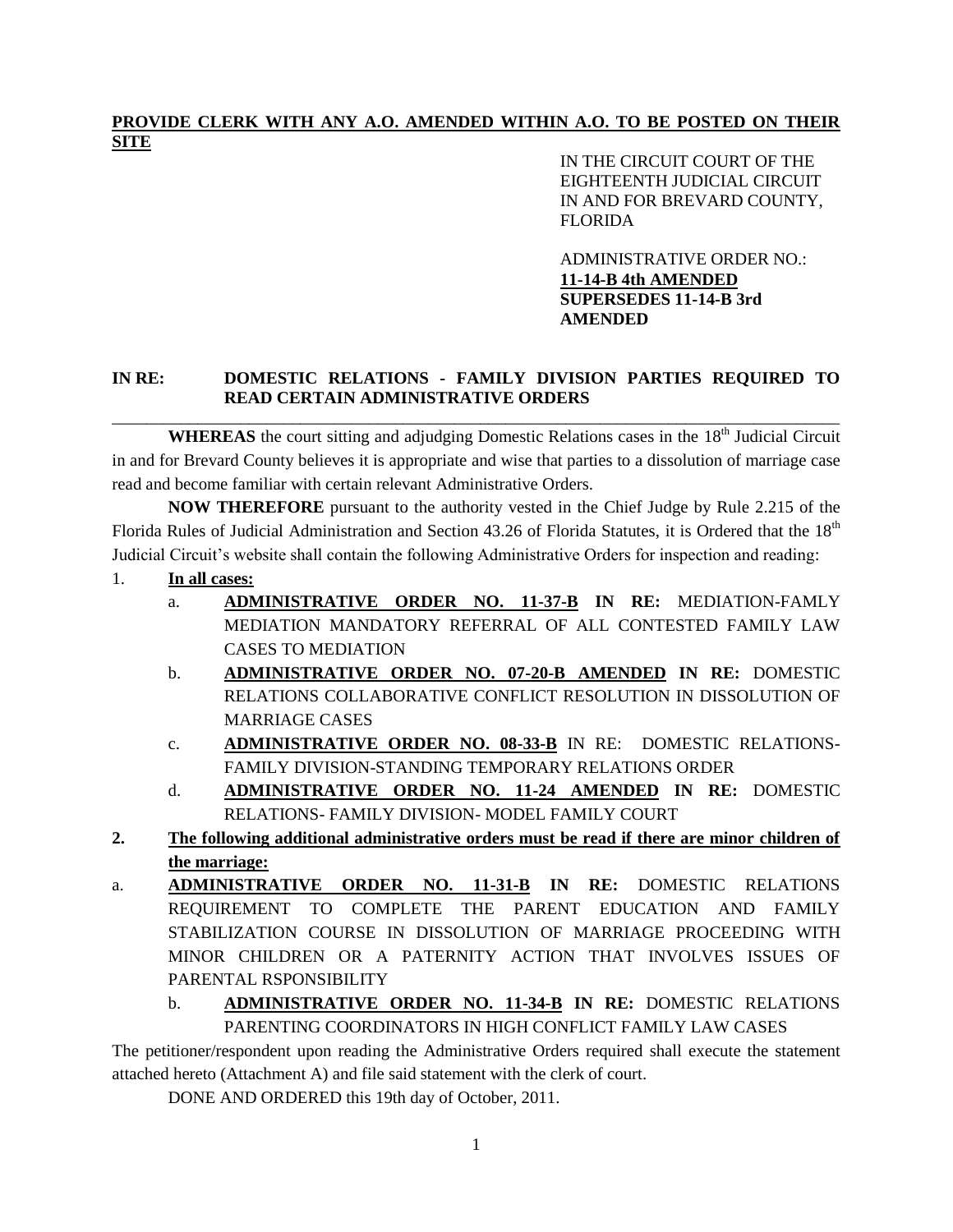ALAN A. DICKEY ALAN A. DICKEY CHIEF JUDGE

Distribution: All Circuit and County Judges (Brevard County) Court Administration (Brevard and Seminole Counties) Clerk of Court (Brevard County) State Attorney Public Defender Sheriff (Brevard County) Bar Association (Brevard County) Law Library (Brevard County)